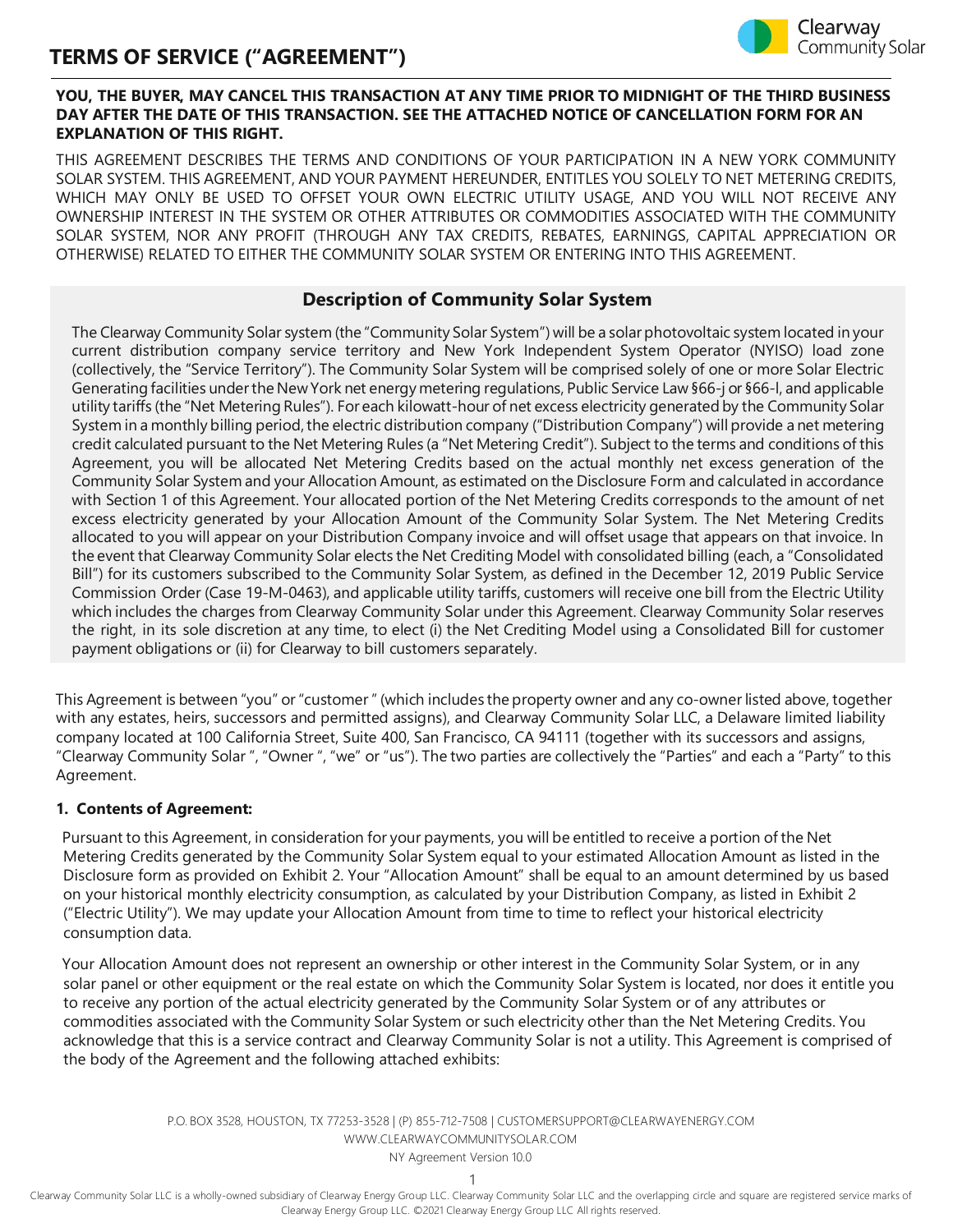**Exhibit 1** is the Notice of Cancellation to be used if you decide to exercise your right to cancel this Agreement.

**Exhibit 2** is the Disclosure Form that we must provide to you which describes your community solar subscription details.

#### **2. Term:**

- a) The term of this Agreement (the "Term") begins after it is signed by you, unless terminated earlier pursuant to the terms hereof, will end on the twentieth (20th) anniversary of the first day of the first full month upon which commercial operation of the Community Solar System is achieved ("Production Start Date").
- b) We will advise you of the Production Start Date.
- c) WE MAY REJECT THIS YOUR ENROLLMENT FOR ANY REASON BEFORE THE PRODUCTION START DATE SHOULD YOU NOT MEET UNDERWRITING REQUIREMENTS OR FAIL TO PROVIDE ANY REQUIRED DOCUMENTATION, SUCH AS PAST UTILITY BILLS. WE SHALL HAVE NO OBLIGATIONS UNDER THIS AGREEMENT UNTIL WE INFORM YOU IN WRITING THAT YOUR ENROLLMENT IS COMPLETED AND YOU ARE ELIGIBLE TO RECEIVE NET METERING CREDITS.
- d) We may deliver a copy of the Agreement to you by electronic means (e.g., via email or download).

#### **3. Early Termination:**

- a) **Rescission.** You may rescind this transaction, without any penalty or obligation, by submitting the Notice of Cancellation to us at any time prior to midnight of the third (3rd) business day ("Rescission Period") after the signing of this Agreement. See Exhibit 1, the attached Notice of Cancellation form for an explanation of this right.
- b) **Cancel During Early Cancellation Period.** In addition to your ability to cancel this Agreement as described in Sections 3(a), 3(c), 3(d), and 3(e), you may elect to cancel this Agreement, without any Cancellation Fee, by providing written notice to us until the earlier-occurring of either: (i) thirty (30) calendar days before the Production Start Date, or (ii) ninety (90) calendar days following the date on which you execute this Agreement ("Early Cancellation Period"). Cancelling during the Early Cancellation Period may take up to ninety (90) calendar days to process if the Production Start Date occurs during the processing time. You will be responsible for all Monthly Payments (including, as applicable, estimated payments) due under this Agreement through the date of termination if the Production Start Date occurs during the processing of your cancellation.
- c) **Cancel Any Other Time.** You may cancel this Agreement any time after the Rescission Period through the end of the Term by providing us at least ninety (90) calendar days' written notice and paying a **\$0 cancellation fee ("Cancellation Fee").** You agree that the Cancellation Fee is intended to reflect the damages that we would incur to cover the cost of replacing you as a customer and is not intended as a penalty. You will be responsible for all Monthly Payments and accrued fees due through the date of termination, and will continue to receive Net Metering Credits through the date of termination unless the account number on file at the time of cancellation is no longer valid. The Cancellation Fee will be waived upon receipt by Clearway Community Solar of documentation reasonably evidencing Customer's death prior to the end of the Term.
- d) **Cancel with Replacement Customer.** To avoid paying the Cancellation Fee you may cancel this Agreement by (i) providing ninety (90) calendar days' advance written notice to us and (ii) referring an Eligible Replacement Customer that executes a Terms of Service with us for your Allocation Amount. An "Eligible Replacement Customer" is an individual that satisfies our customer qualification requirements, as they exist at the time of the Eligible Replacement Customer's enrollment, that successfully executes this Agreement (including all required permissions and disclosures), and is accepted for enrollment under the applicable net metering tariff by the Electric Utility. Customer qualification requirements are subject to change and may include, but are not limited to, credit requirements, electricity usage appropriate for your Allocation Amount, and maintaining an active electric utility account. While you may find an Eligible Replacement Customer, you may not "sell" your right to your Allocation Amount to any other person. You will be responsible for all Monthly Payments and accrued fees due through the date of termination.

P.O. BOX 3528, HOUSTON, TX 77253-3528 | (P) 855-712-7508 [| CUSTOMERSUPPORT@CLEARWAYENERGY.COM](mailto:CUSTOMERSUPPORT@CLEARWAYENERGY.COM) [WWW.CLEARWAYCOMMUNITYSOLAR.COM](http://www.clearwaycommunitysolar.com/)

NY Agreement Version 10.0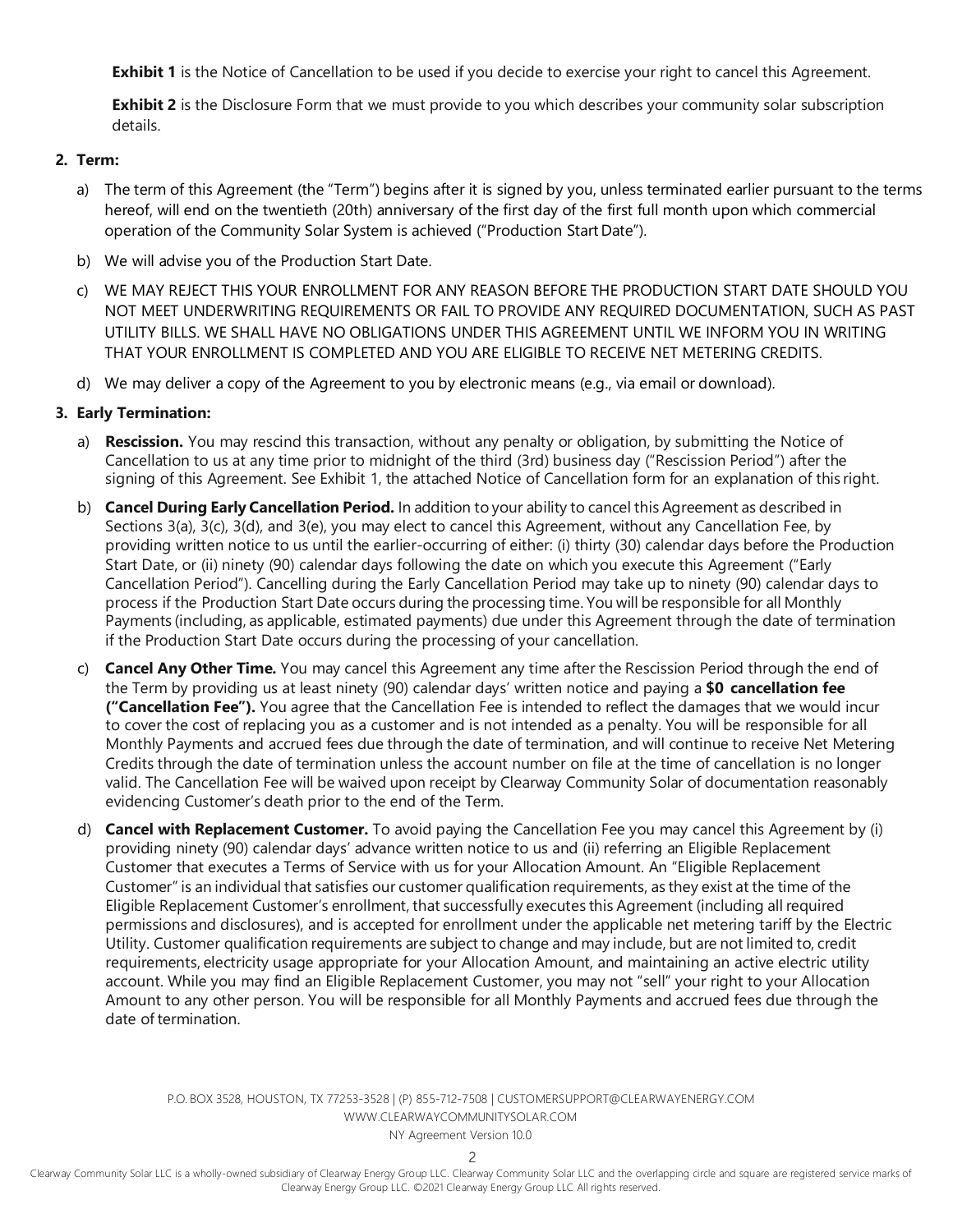- e) **Moving.** If you move to a new residence you are obligated to provide us written notice of your new residence address at least ninety (90) calendar days prior to your move. We reserve the right to require that you provide additional evidence documenting your move. If you move to a new residence and continue to be a customer in the Service Territory and we successfully enroll your new account under the Electric Utility's net metering tariff, you agree to take this Agreement with you. This Agreement will continue, but you must provide us ninety (90) calendar days' advance written notice of your new residence address and new retail electric service account information. In the likely event that you open a new Electric Utility account at your new address within the Service Territory, your new account may be subject to utility review and approval for enrollment under its net metering tariff. We are not responsible for any actions or inactions by your Electric Utility. You will be responsible for all Monthly Payments due under this Agreement regardless of when any such changes take effect. If you move to a new residence and, provide us with ninety (90) calendar days' notice with acceptable proof that you moved outside of the Service Territory, no Cancellation Fee will be charged. You will be responsible for all payments (including, as applicable, estimated payments) due under this Agreement through the last full billing cycle and the partial billing cycle (if applicable) in the ninety (90) calendar days after you provide notice. Clearway Community Solar will continue to direct your Electric Utility to place Net Metering Credits on your utility bill until the earlier of: (1) the billing cycle during which the ninety (90) calendar days' advance notice period expires, and (2) the date your Electric Utility account is closed. Upon presenting acceptable proof of your move outside of the Service Territory, we will confirm in writing that you owe no cancellation fees other than payments required under this paragraph (or, if we have invoiced and you have paid a Cancellation Fee, we will refund that payment above the payments required in this paragraph).
- **Cancellation by Clearway.** Clearway Community Solar may terminate this Agreement upon written notice to you (i) at any time prior to the Production Start Date, (ii) at any time after the Production Start Date due to a change in law or regulation or interpretation thereof, or (iii) at our discretion. If we terminate this Agreement, we will not have any liability to you. We may terminate due to a change in law, regulation, interpretation thereof, decision, determination, or order related to the Community Solar System ("Change in Law") if: (i) as a result of the Change in Law you are no longer entitled to receive Net Metering Credits on your bill, or (ii) the Change in Law, a change in utility rate structure, a change in the relationship of the Net Metering Credit, or is reasonably expected to have, a material adverse effect on us or the applicable Community Solar System. You will be obligated to make payments to us for any Net Metering Credits or estimated payments generated through the date of termination.

| <b>MOVE TERMS</b>                                          | <b>TIME TO PROCESS</b><br><b>YOUR REQUEST</b> | <b>FEE</b> |
|------------------------------------------------------------|-----------------------------------------------|------------|
| Moving Inside Service Territory & Taking Service with You  | 90 days                                       | \$0        |
| <b>Moving Outside Service Territory with Proof of Move</b> | 90 days                                       | \$0        |
| <b>CANCELLATION TERMS</b>                                  |                                               |            |
| <b>Cancel During Early Cancellation Period*</b>            | 90 days                                       | \$0        |
| <b>Cancel with a Replacement Customer</b>                  | 90 days                                       | \$0        |
| <b>Cancel Any Time for Any Reason</b>                      | 90 days                                       | \$0        |

*\*Eligible until the earlier of: (1) 30 days before the Production Start Date or (2) 90 days after you execute this Agreement*

g)

P.O. BOX 3528, HOUSTON, TX 77253-3528 | (P) 855-712-7508 [| CUSTOMERSUPPORT@CLEARWAYENERGY.COM](mailto:CUSTOMERSUPPORT@CLEARWAYENERGY.COM) [WWW.CLEARWAYCOMMUNITYSOLAR.COM](http://www.clearwaycommunitysolar.com/)

NY Agreement Version 10.0

3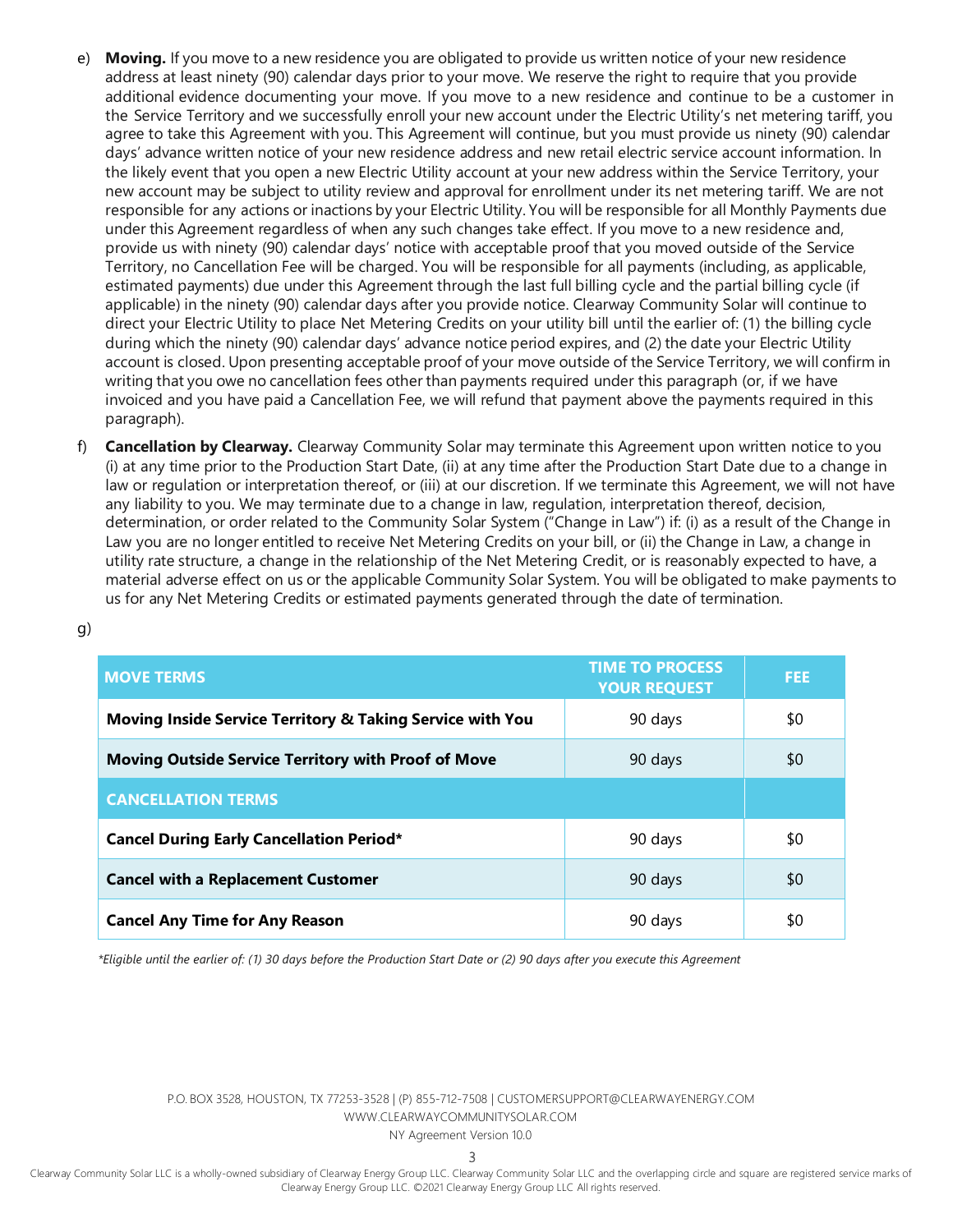## **4. Payments:**

- a) **You will receive a 10% discount on the value of the Net Metering Credits generated by your Allocation Amount**. You will pay \$0 upfront and \$0 before the Production Start Date. Following the Production Start Date, beginning on the first day on which Net Metering Credits are assigned to your utility account ("Service Commencement Date"), you are responsible for paying the amount shown on monthly invoices sent by us to you. You shall make the payments set forth on each monthly invoice on or before the due date set forth on such invoice. For each monthly billing period, you will be billed based on the dollar amount of your Net Metering Credits which shall be calculated using one or more of the following: (i) a report from the Electric Utility with the dollar amount of Net Metering Credits generated by the Community Solar System; (ii) an estimate of your Net Metering Credits generated by the Community Solar System; and/or (iii) we may ask you for your most recent utility bill and you must provide a legible copy or image within five (5) business days. We will use the information on your utility bill or estimated utility bill to calculate the amount you owe us each month, which will be equal to the product of (i) one (1) minus your discount rate of ten percent (10%), multiplied by (ii) the dollar amount of your Net Metering Credits, as determined by your Electric Utility (each, a "Monthly Payment"). The Monthly Payment will vary from month to month. Clearway reserves the right to elect a Consolidated Bill, if permitted by the applicable utility tariff.
- b) Payments may be made by your choice of check, money order, credit card, or debit card, or by authorizing us to charge amounts automatically to your credit or debit card or deduct amounts automatically from your checking or savings account. To authorize such automatic payments, you may enroll by logging into your customer portal account at [www.my-clearway.com](http://www.my-clearway.com/) or by calling us at 855-712-7508. **If you authorize automatic payments, then after the first three consecutive months of such payments, you will receive a credit of forty dollars (\$40) to your account on the following month's invoice.** If you elect to make payments by check or money order, then you are responsible for mailing your payment to the following address:

#### **Clearway Community Solar Attention: Remittance Processing P.O. Box 4387 Portland, OR 97208**

- c) You agree to pay interest on payments more than thirty (30) days past due of 1% per month, but not more than the maximum interest rate permitted by law. You also agree to pay a return check fee or payment denial fee of twenty dollars (\$20), but not more than the maximum permitted by law, each time your bank refuses or returns your check or electronic debit payment (as applicable).
- d) Estimated Taxes: The Monthly Payments do not include applicable taxes. If applicable, you agree to pay, in addition to the specified Monthly Payment, any applicable federal, state or local sales and use taxes, and any other governmental charges on or related to this Agreement, as invoiced by us or imposed directly by your local jurisdiction, unless prohibited by law.
- e) Billing Adjustments: We will determine the amount of electricity generated by the Community Solar System based on a metering device at the location of the Community Solar System. In the event that we become aware of an error on an invoice for a prior billing period arising from a malfunctioning metering device, we will endeavor to promptly repair or replace the metering device, reasonably estimate the amount of electricity generated during that billing period and provide a billing adjustment on your next invoice.

## **5. Customer Acknowledgments, Rights and Obligations:**

- a) Except as expressly set forth in the Agreement, you will not have any rights or obligations with respect to the development, financing, construction ownership, operation or maintenance of the Community Solar System.
- b) You have no ownership or other interest in the Community Solar System or the actual electric generation of the Community Solar System and other than your allocated portion of the Net Metering Credits, no right with respect to any attribute or commodity associated with the Community Solar System or such electric generation, nor shall you have any right to access the Community Solar System.

P.O. BOX 3528, HOUSTON, TX 77253-3528 | (P) 855-712-7508 [| CUSTOMERSUPPORT@CLEARWAYENERGY.COM](mailto:CUSTOMERSUPPORT@CLEARWAYENERGY.COM) [WWW.CLEARWAYCOMMUNITYSOLAR.COM](http://www.clearwaycommunitysolar.com/)

NY Agreement Version 10.0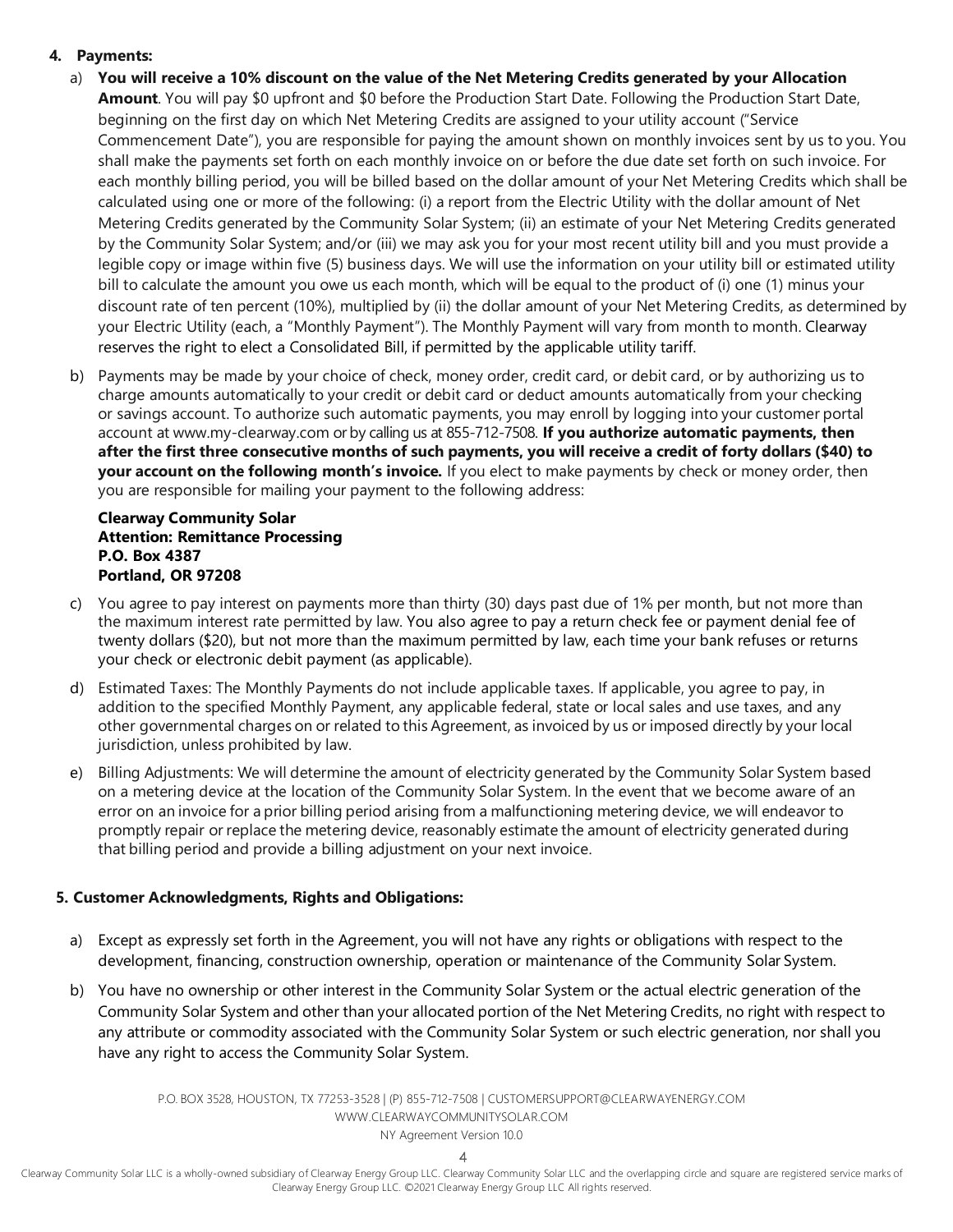- c) You agree that you will cooperate with us as reasonably necessary to facilitate the compliance of this Agreement and the Community Solar System with any regulatory requirements affecting this Agreement and in effect from time to time. You further agree to execute, and to assist us in obtaining, all documentation related to the implementation of this Agreement and your receipt of Net Metering Credits hereunder.
- d) You acknowledge that you are solely responsible for maintaining your customer account with your Distribution Company and you understand that the Net Metering Credits you are allocated under this Agreement may only cover a portion of the usage appearing on your Distribution Company invoices and any charges not covered by the Net Metering Credits are your responsibility.
- e) You agree that we may obtain your utility account information, historical electricity consumption data, current and historical electricity rate data, historical billing data, and other utility-related data from your Electric Utility and/or an authorized third party. You further authorize us to share this data with our affiliates, financiers, lawyers, accountants, and agents, subject to the requirements of applicable law and only to the extent reasonably required to facilitate service to you under this Agreement. The authorizations in this Section 5(e) shall be valid during the Term and for a reasonable period thereafter, not to exceed six (6) months, for purposes of carrying out the transactions contemplated by this Agreement.
- f) If the Distribution Company account number at your current residence changes, then you are obligated to provide us with written notice of your new Distribution Company account number. We will coordinate with the Distribution Company to have Net Metering Credits reassigned to your new account. You will be responsible for all payments due under this Agreement regardless of when any such changes take effect.
- g) You agree that, as between you and us, we are the owner of, and have the sole right to claim and receive any and all tax, environmental or other attributes or credits, grants, subsidies, renewable energy attributes or credits (including, without limitation any and all solar renewable energy certificates or "SRECs"), carbon offset credits, rebates, capacity payments or other benefits related to the Community Solar System and/or the electricity generated by the Community Solar System (collectively, "Incentives"), and any other benefits of ownership of the Community Solar System, both presently and in the future. You acknowledge that the Net Metering Credits you receive from the Community Solar System are not considered renewable energy or solar power for the purposes of federal, state, and local policy incentive purposes, and you further agree not to make any claims or representations to the contrary (including claiming to have received clean energy or solar energy), or take any actions (including attempting to sell SRECs from the Community Solar System), which would conflict with our rights to any Incentives, including any environmental or renewable energy attributes. See the Guidelines for Renewable Energy Claims published by the Center for Resource Solutions for more information regarding SRECs: https://resource-solutions.org/document/guidelines-for-renewable-energyclaims-guidance-for-consumers-and-electricity-providers/
- h) By signing this Agreement, you agree that, as allowed by applicable law, we may periodically: (a) access your consumer credit report(s) and credit score(s) with all or any of the following entities: Experian, TransUnion, Equifax, FICO, or any other entity that provides consumer financial information; (b) furnish information related to your account to credit reporting agencies; and (c) disclose information obtained to our affiliates and our actual or prospective financing partners, investors, insurers, and acquirers of all or a portion of our business or assets for the purpose of evaluating your creditworthiness. We may have prescreened your credit. Prescreening of credit does not impact your credit score. You can choose to stop receiving "prescreened" offers of credit from this and other companies by calling toll- free, 1-888-5-OPTOUT (1-888-567-8688).

#### **6. Clearway Community Solar's Rights and Obligation:**

- a) We will provide a web-based online monitoring platform, accessible by you and other customers, so you and each other customer can view the Community Solar System's periodic energy production.
- b) We will claim and receive any and all Incentives, and any other benefits of ownership of the Community Solar System, both presently and in the future.

P.O. BOX 3528, HOUSTON, TX 77253-3528 | (P) 855-712-7508 [| CUSTOMERSUPPORT@CLEARWAYENERGY.COM](mailto:CUSTOMERSUPPORT@CLEARWAYENERGY.COM) [WWW.CLEARWAYCOMMUNITYSOLAR.COM](http://www.clearwaycommunitysolar.com/)

NY Agreement Version 10.0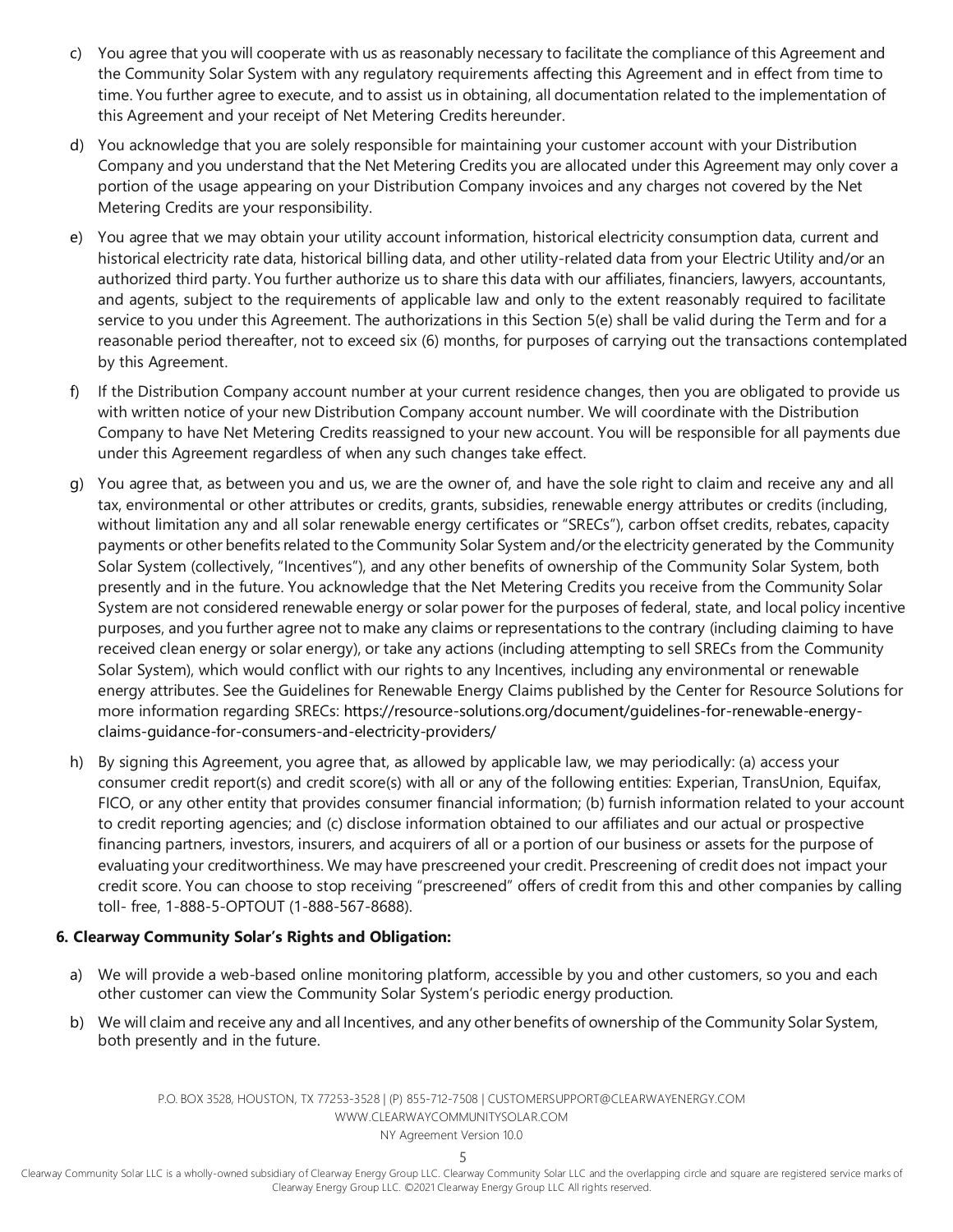#### **7. Customer Representation:**

By signing this Agreement, you represent that you (i) are an individual at least eighteen (18) years of age, and (ii) have authority to make decisions pertaining to the Electric Utility account shown on the Disclosure Form.

#### **8. Assignment:**

We may assign, sell, pledge or transfer this Agreement without your consent and without prior notice to you. Upon any such assignment, sale or transfer, the assignor shall be released from all future obligations under this Agreement. You may not assign, sell, pledge or otherwise transfer this Agreement (or any interest therein) to a third party without our prior written consent, which we may withhold in our sole discretion.

#### **9. Insurance Risk of Loss:**

We will insure the Community Solar System and bear the risk of loss, damage, theft, destruction or similar occurrence of all or any part of the Community Solar System during the Term.

#### **10. EVENTS OF DEFAULT; REMEDIES:**

- a) YOU WILL BE IN DEFAULT OF THIS AGREEMENT IF YOU SELL, PLEDGE, ASSIGN, OR TRANSFER YOUR RIGHTS OR OBLIGATIONS UNDER THIS AGREEMENT WITHOUT OUR PRIOR WRITTEN CONSENT. Additionally, you will be in default if:
	- (i) you do not make a payment within twenty (20) days after the date the payment is due;
	- (ii) you violate any other obligation under this Agreement and such violation continues for fifteen (15) days after you receive written notice;
	- (iii) you provide false or misleading information to us; or
	- (iv) you voluntarily commence bankruptcy, insolvency, reorganization, stay, or similar debtor-relief proceedings, or if any of the foregoing proceedings are brought involuntarily against you, or if you become insolvent or generally do not pay debts as they become due, or admit in writing your inability to pay debts, or make an assignment for the benefit of creditors.
- b) To the fullest extent permitted by applicable law (and after waiting any period and providing you with any notice required by applicable law), if you are in default under this Agreement, we have the right to take one or more of the following actions and any other action available to us under this Agreement or at law or in equity:
	- (i) take action to prevent loss, correct your default, or otherwise enforce performance of this Agreement, by court action or otherwise;
	- (ii) terminate this Agreement and your interest in the Net Metering Credits;
	- (iii) in the case of a default caused by your failure to make timely payments under this Agreement, collect the late payment charge described in Section 4(c); and
	- (iv) in the case of a default caused by anything other than your failure to make timely payments under this Agreement, seek damages calculated to reflect the cost to us of covering for your default, based on:
		- (1) all accrued and unpaid payments under the Agreement, taxes, fees, penalties, interest and all other amounts then accrued or due and owing under this Agreement;
		- (2) the net present value of payments you would have paid under this Agreement for the remainder of the Term, based on the estimated first-year electricity output set forth on the Disclosure Form, subject to estimated Community Solar System panel degradation of five tenths of one percent (0.5%) per year, and discounted by five and one half percent (5.5%) per annum;
		- (3) the loss or recapture of (x) the federal investment tax credit described in Section 48(a)(3)(A)(i) of the internal Revenue Code of 1986 (as amended), (y) an incentive awarded under the NY-Sun Commercial/

P.O. BOX 3528, HOUSTON, TX 77253-3528 | (P) 855-712-7508 [| CUSTOMERSUPPORT@CLEARWAYENERGY.COM](mailto:CUSTOMERSUPPORT@CLEARWAYENERGY.COM) [WWW.CLEARWAYCOMMUNITYSOLAR.COM](http://www.clearwaycommunitysolar.com/)

NY Agreement Version 10.0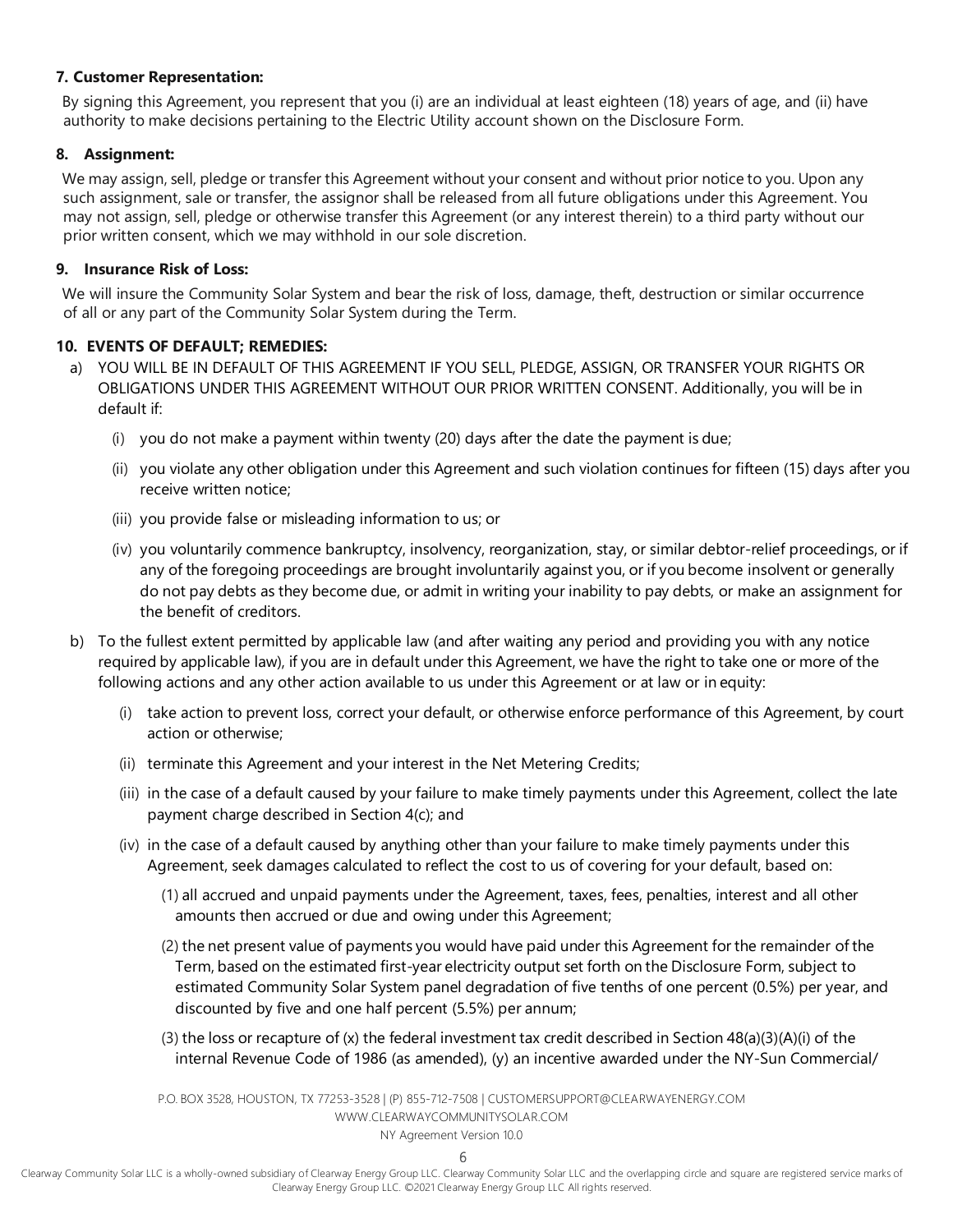Industrial Program, administered by the New York State Energy Research and Development Authority, and (z) any other incentives or benefits the loss of which is attributable to your breach; and

- (4) all reasonable costs and expenses we incur due to your default, including costs and expenses to prevent loss, correct your default, or take other action permitted under this Agreement.
- c) If we choose to exercise a remedy, we are not restricted from exercising other remedies (to the fullest extent permitted by applicable law). If we choose not to exercise a remedy, we are not restricted from exercising that remedy in the future. If any of the remedies set out herein are not permitted under applicable law (including in the case of any remedy that is considered an accelerated payment and prohibited by law), we reserve the right to pursue any and all other remedies set out in this Agreement and those remedies available at law and in equity, in each case to the fullest extent permitted by applicable law.

#### **11. Force Majeure:**

We shall not be in breach of this Agreement because of any failure or delay in complying with our obligations under this Agreement (except payment obligations) to the extent such failure or delay is due to one or more events of Force Majeure or their effects, and the periods allowed for the performance by us of such obligations shall be extended for so long as such events or effects continue. For purposes of this Agreement, the term "Force Majeure" shall mean acts of God or the public enemy; war; hostilities; riots; terrorism; abnormally adverse weather conditions not reasonably anticipatable by the Parties; fires; floods; explosion; volcanic activity; accidents; riots; vandalism; regional strikes or other significant regional labor disputes; or any other causes, whether or not of the same class or kind as those specifically named above, which are not within our reasonable control and which, by the exercise of reasonable diligence, we are unable to prevent. We shall have the option of terminating this Agreement if a Force Majeure event continues for thirty (30) days or more. If we terminate this Agreement due to continuing Force Majeure event, you shall be responsible for making any and all payments and any other applicable payments up to the start of such Force Majeure event.

#### **12. Governing Law:**

This Agreement is governed by the internal laws of the State of New York without regard to principles of conflict of law, together with any applicable federal law.

#### **13. Notices; Contact:**

- a) All notices, requests, statements and other communications under this Agreement must be made in writing or to the email address provided by you and will be considered to have been properly given and received:
	- (i) If by hand delivery or email, on the day and at the time on which delivered to the intended recipient at the address set forth in this Agreement;
	- (ii) if sent by mail, on the third (3) business day after the day on which deposited in the United States certified or registered mail, postage prepaid, return receipt requested, addressed to the intended recipient at its address set forth in this Agreement; or
	- (iii) if by overnight Federal Express or other reputable overnight express mail service, on the next business day after delivery to such express mail service, addressed to the intended recipient at its address set forth in this Agreement.
- b) Contact information: Clearway Community Solar P.O. Box 3528, Houston, TX 77253-3528 1-855-712-750[8](mailto:customersupport@clearwayenergy.com) [customersupport@clearwayenergy.com](mailto:customersupport@clearwayenergy.com)

#### **14. LIMITATION OF LIABILITY AND WARRANTY DISCLAIMER:**

a) TO THE MAXIMUM EXTENT PERMITTED BY LAW: OUR LIABILITY TO YOU UNDER THIS AGREEMENT SHALL BE LIMITED TO DIRECT, ACTUAL DAMAGES ONLY AND WILL IN NO EVENT EXCEED THE AMOUNT PAID BY YOU TO US UNDER

> P.O. BOX 3528, HOUSTON, TX 77253-3528 | (P) 855-712-7508 [| CUSTOMERSUPPORT@CLEARWAYENERGY.COM](mailto:CUSTOMERSUPPORT@CLEARWAYENERGY.COM) [WWW.CLEARWAYCOMMUNITYSOLAR.COM](http://www.clearwaycommunitysolar.com/)

> > NY Agreement Version 10.0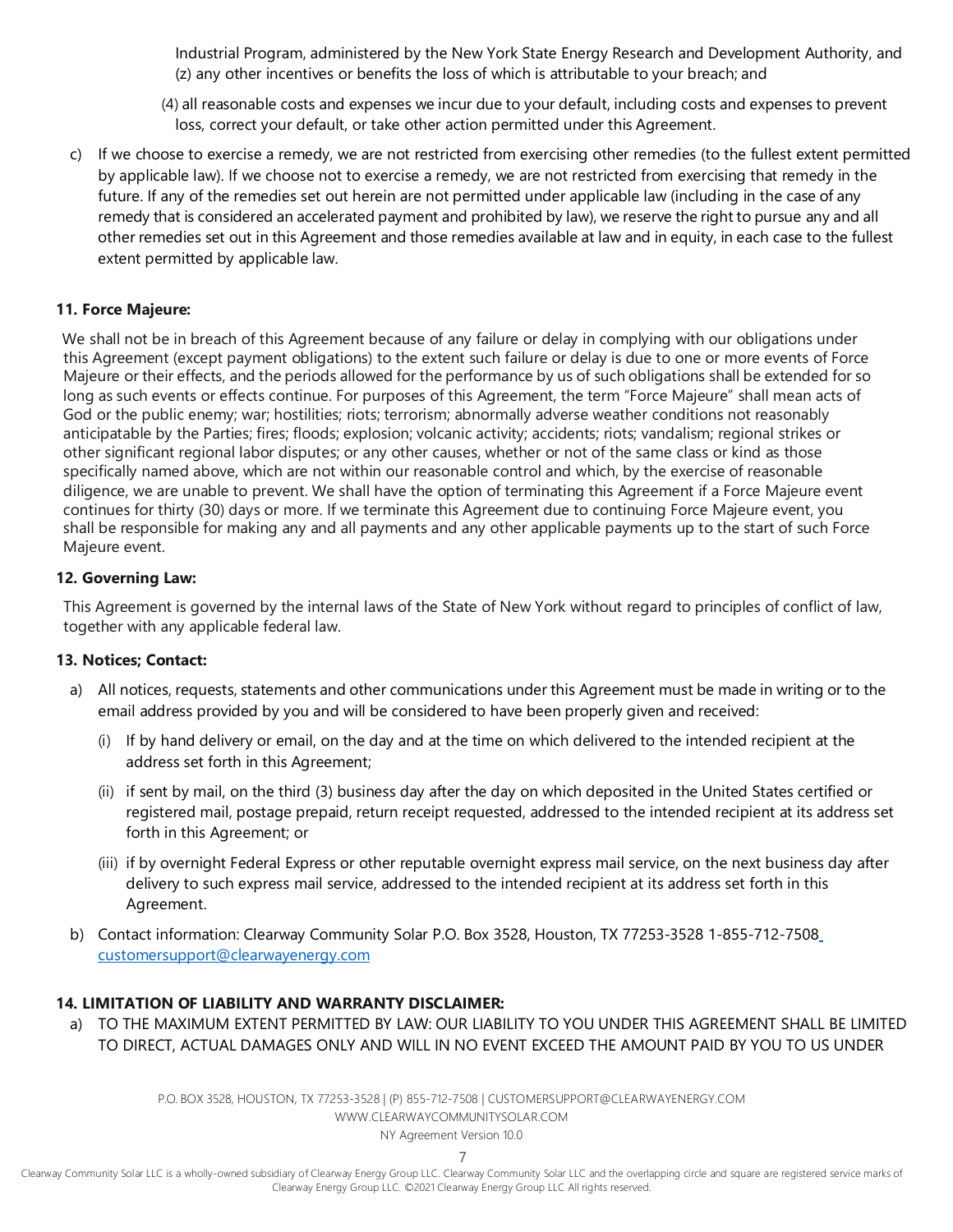THIS AGREEMENT; AND IN NO EVENT SHALL EITHER PARTY BE LIABLE TO THE OTHER FOR CONSEQUENTIAL, INCIDENTAL, PUNITIVE, EXEMPLARY, SPECIAL OR INDIRECT DAMAGES. THIS AMOUNT OF LIABILITY IS YOUR SOLE AND EXCLUSIVE REMEDY, AND YOU HEREBY WAIVE ALL OTHER REMEDIES OR DAMAGES AT LAW OR EQUITY.

b) EXCEPT AS EXPRESSLY PROVIDED HEREIN, WE MAKE NO WARRANTY OR REPRESENTATION, EITHER EXPRESS OR IMPLIED, REGARDING OUR OBLIGATIONS OR THE COMMUNITY SOLAR SYSTEM. WE DISCLAIM ALL WARRANTIES OF MERCHANTABILITY OR FITNESS FOR A PARTICULAR USE OR PURPOSE. WITHOUT LIMITING THE FOREGOING, WE DO NOT WARRANT OR GUARANTY THE AMOUNT OF ELECTRICITY OR NET METERING CREDITS TO BE GENERATED BY THE COMMUNITY SOLAR SYSTEM.

**15. INDEMNIFICATION:**TO THE MAXIMUM EXTENT PERMITTED BY LAW, YOU AGREE TO INDEMNIFY, DEFEND AND HOLD HARMLESS US AND OUR SUCCESSORS AND ASSIGNEES, AND OUR AND THEIR EMPLOYEES, OFFICERS, DIRECTORS AND AGENTS, FROM ANY AND ALL LOSSES, LIABILITIES, DAMAGES, CLAIMS, ACTIONS, COSTS, JUDGMENTS, EXPENSES (INCLUDING REASONABLE ATTORNEYS' FEES AND EXPENSES), PENALTIES, DEMANDS AND LIENS ASSERTED BY OR RESULTING FROM CLAIMS, ACTIONS, SUITS OR DEMANDS BY ANY THIRD PARTY, OF ANY KIND OR NATURE ARISING OUT OF, CONNECTED WITH, RELATING TO OR RESULTING FROM YOUR FAILURE TO COMPLY WITH ANY OF THE TERMS OR CONDITIONS OF THIS AGREEMENT. THIS SECTION SHALL SURVIVE THE TERMINATION OF THIS AGREEMENT.

#### **16. Arbitration of Claims; Waiver of Jury Trial:**

Any dispute, disagreement or claim should be made to us in writing to the address or telephone number set forth in Section 13. If any dispute, disagreement or claim between you and Clearway Community Solar arising out of or in connection with this Agreement cannot be amicably resolved by the Parties within ten (10) business days of our receipt of notice of your dispute, you have the option to file a complaint with the New York State Public Service Commission in accordance with Part 12, Section 12.1 of the PSC Regulations, Home Energy Fair Practices Act; otherwise you agree that any dispute that cannot otherwise be amicable resolved will be submitted to final and binding arbitration, in accordance with the Consumer Arbitration Rules of the American Arbitration Association, if applicable (the "AAA Consumer Rules"). In the event of a conflict between the provisions of the AAA Consumer Rules and the provisions of this Agreement, the provisions of this Agreement shall govern. Any in-person arbitration proceedings shall be conducted at a location that is reasonably convenient to both Parties with due consideration of their ability to travel and other pertinent circumstances. If the Parties are unable to agree on a location, the determination shall be made by the AAA. This agreement to arbitrate is governed by the Federal Arbitration Act.

> NYPSC: Web address: [www.dps.ny.gov](http://www.dps.ny.gov/) Mailing address: New York State Public Service Commission, Office of Consumer Services Three Empire Plaza, Albany, NY 12223 Telephone number: 1-800-342-3377

While a dispute, disagreement or claim is being resolved under this Section 16, both Parties shall continue to perform their obligations under this Agreement. Any arbitration shall be conducted by one arbitrator appointed in accordance with the AAA Consumer Rules.

a) YOU AND CLEARWAY COMMUNITY SOLAR AGREE THAT BY ENTERING INTO THIS AGREEMENT, YOU AND WE ARE WAIVING THE RIGHT TO A JURY TRIAL. IN ADDITION, EACH PARTY MAY BRING CLAIMS AGAINST THE OTHER PARTY ONLY IN ITS INDIVIDUAL CAPACITY AND NOT AS A PLAINTIFF OR CLASS MEMBER IN ANY PURPORTED CLASS OR REPRESENTATIVE PROCEEDING. THE ARBITRATOR MAY NOT CONSOLIDATE MORE THAN ONE PERSON'S CLAIMS, AND MAY NOT OTHERWISE PRESIDE OVER ANY FORM OF A REPRESENTATIVE OR CLASS PROCEEDING. THIS ARBITRATION CLAUSE REPLACES THE RIGHT TO PARTICIPATE IN A CLASS ACTION OR SIMILAR PROCEEDING. IN THE EVENT OF ANY DISPUTE BETWEEN YOU AND CLEARWAY COMMUNITY SOLAR AS TO WHETHER CLASS OR

> P.O. BOX 3528, HOUSTON, TX 77253-3528 | (P) 855-712-7508 [| CUSTOMERSUPPORT@CLEARWAYENERGY.COM](mailto:CUSTOMERSUPPORT@CLEARWAYENERGY.COM) [WWW.CLEARWAYCOMMUNITYSOLAR.COM](http://www.clearwaycommunitysolar.com/)

NY Agreement Version 10.0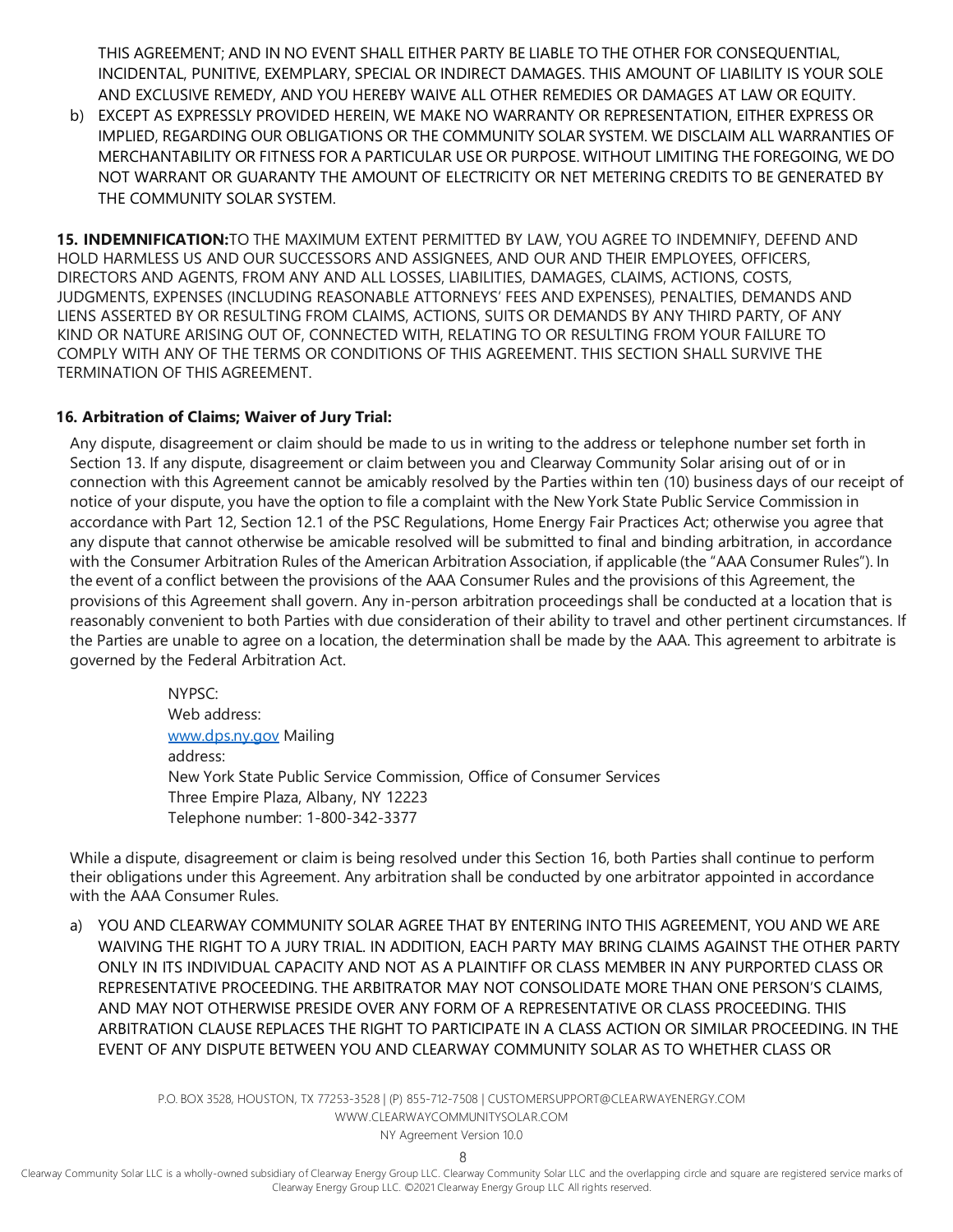COLLECTIVE ARBITRATION IS AVAILABLE UNDER THIS AGREEMENT, EITHER PARTY MUST SUBMIT SUCH DISPUTE TO A COURT HAVING JURISDICTION, AND DOING SO WILL NOT WAIVE THE RIGHT TO ARBITRATE ANY OTHER DISPUTE UNDER THIS AGREEMENT. OTHER RIGHTS THAT YOU OR CLEARWAY COMMUNITY SOLAR WOULD HAVE IN COURT MAY NOT BE AVAILABLE IN ARBITRATION.

- b) The award of the arbitrator (the "Arbitration Award"): (i) shall be conclusive, final, and binding upon the Parties; and
- c) shall be the sole and exclusive remedy between the Parties regarding any and all claims and counterclaims presented to the arbitrator. Judgment on the Arbitration Award may be entered in any court having jurisdiction.
- d) If you initiate the arbitration, you will be required to pay the first \$200 of any filing fee. If we initiate the arbitration, we will pay the initial filing fee. All other filing fees, administrative fees charged by the AAA, any AAA expenses, and arbitrator compensation and expenses of the arbitrator, including required travel and other expenses, as well as any costs relating to proof and witnesses produced at the direction of the arbitrator, shall be borne in accordance with the Costs of Arbitration section of the AAA Consumer Rules. We will each bear all of our own attorneys' fees and costs.

#### **17. Entire Agreement; Modifications in Writing; Survival:**

This Agreement, including its Exhibits, contains the entire agreement between the Parties regarding the Community Solar System and supersedes and replaces any previously executed Community Solar Terms of Service between the Parties for the Electric Bill on the Disclosure Form. There are no other agreements between the Parties regarding the Community Solar System for the utility account identified on the Disclosure Form, either written or oral. Any amendment or other change to this Agreement must be in writing and signed by both Parties. Any delay or failure of a Party to enforce the obligations of the other Party under this Agreement shall not constitute a waiver of such obligations or a Party's right to enforce the same and shall not affect the validity of this Agreement. If any portion of this Agreement cannot be enforced, the unaffected portions will remain in effect. Notwithstanding anything to the contrary in this Agreement, this Agreement shall not affect the waiver of any rights to which you are entitled by any statute or regulation.

#### **18. Third Party Beneficiaries; Miscellaneous:**

No person that is not a party to this Agreement has any right to enforce any term of this Agreement. All rights, powers and remedies provided under this Agreement are cumulative and not exclusive of any rights, powers, or remedies provided by applicable law or otherwise. The terms of this Agreement that expressly or by their nature survive termination shall continue after the termination until fully performed. This Agreement may be executed in one or more counterparts, each of which shall be deemed an original and all of which collectively shall be deemed one and the same instrument.

> P.O. BOX 3528, HOUSTON, TX 77253-3528 | (P) 855-712-7508 [| CUSTOMERSUPPORT@CLEARWAYENERGY.COM](mailto:CUSTOMERSUPPORT@CLEARWAYENERGY.COM) [WWW.CLEARWAYCOMMUNITYSOLAR.COM](http://www.clearwaycommunitysolar.com/)

NY Agreement Version 10.0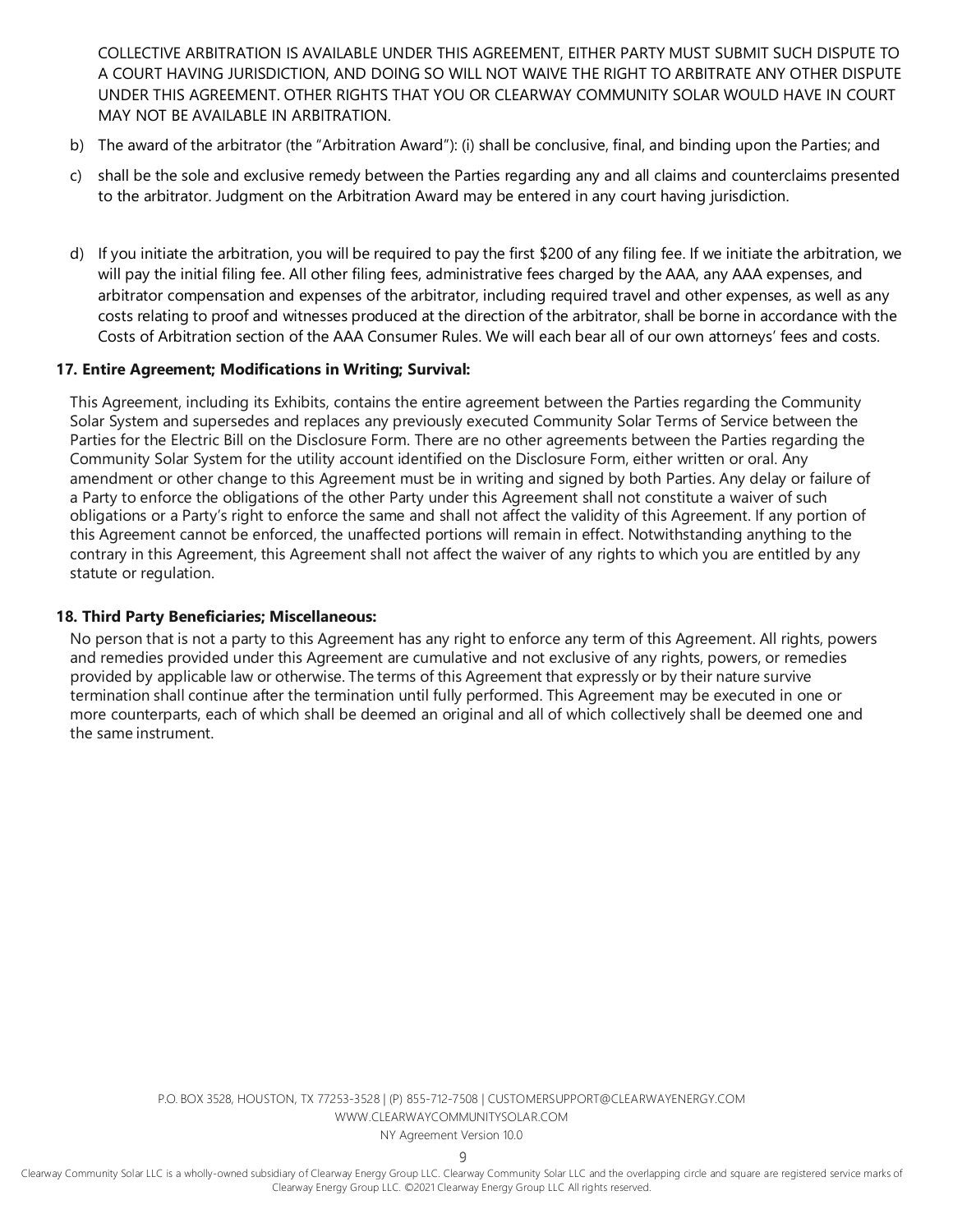#### **19. NOTICE TO CUSTOMER:**

DO NOT SIGN THIS AGREEMENT IF THERE ARE ANY BLANK SPACES. YOU ARE ENTITLED TO A COPY OF THE **AGREEMENT AT THE TIME YOU SIGN. KEEP IT TO PROTECT YOUR LEGAL RIGHTS. THIS AGREEMENT AND CLEARWAY COMMUNITY SOLAR'S PROVISION OF SERVICES HEREUNDER ARE SUBJECT IN PART TO THE HOME ENERGY FAIR PRACTICES ACT ("HEFPA"), WHICH PROVIDES YOU WITH CERTAIN RIGHTS AND PROTECTIONS RELATING TO LATE CHARGES, DISPUTES, AND OTHER MATTERS. SEE 16 N.Y. CODES, RULES, REGS. §§ 11.6, 11.12-11.16, 11.20 AND 11.22 FOR DETAILS REGARDING YOUR RIGHTS UNDER HEFPA.**

**THE DATE OF THIS AGREEMENT AND THIS TRANSACTION IS: \*SEE CERTIFICATE OF COMPLETION\***

**YOU MAY CANCEL THIS TRANSACTION AT ANY TIME PRIOR TO MIDNIGHT OF THE THIRD (3RD) BUSINESS DAY FOLLOWING EXECUTION OF THIS AGREEMENT. SEE SECTION 3(A) ABOVE ALONG WITH THE NOTICE OF CANCELLATION (ATTACHED AS EXHIBIT 1) FOR FURTHER EXPLANATION OF THIS RIGHT.**

BY SIGNING ELECTRONICALLY, YOU ACKNOWLEDGE THAT YOU HAVE READ AND UNDERSTAND THIS AGREEMENT AND ITS EXHIBITS IN THEIR ENTIRETY, AND THAT YOU HAVE RECEIVED A COPY OF THIS AGREEMENT. **IF WE REJECT YOUR ENROLLMENT FOR ANY REASON, WE WILL INFORM YOU VIA EMAIL OF OUR DECISION.**

I HAVE READ AND UNDERSTAND THE FOREGOING AND AGREE TO SUBMIT ANY DISPUTE ARISING OUT OF THE AGREEMENT TO DISPUTE RESOLUTION AS DESCRIBED IN SECTION 16 TO THIS AGREEMENT, WAIVING ANY RIGHT TO PARTICIPATE IN A CLASS ACTION OR SIMILAR PROCEEDING.

**To the extent applicable, any acceptance of this Agreement by affirmation using an electronic signature shall be deemed a binding acceptance of this Agreement and shall be valid as a signature.**

> P.O. BOX 3528, HOUSTON, TX 77253-3528 | (P) 855-712-7508 [| CUSTOMERSUPPORT@CLEARWAYENERGY.COM](mailto:CUSTOMERSUPPORT@CLEARWAYENERGY.COM) [WWW.CLEARWAYCOMMUNITYSOLAR.COM](http://www.clearwaycommunitysolar.com/)

NY Agreement Version 10.0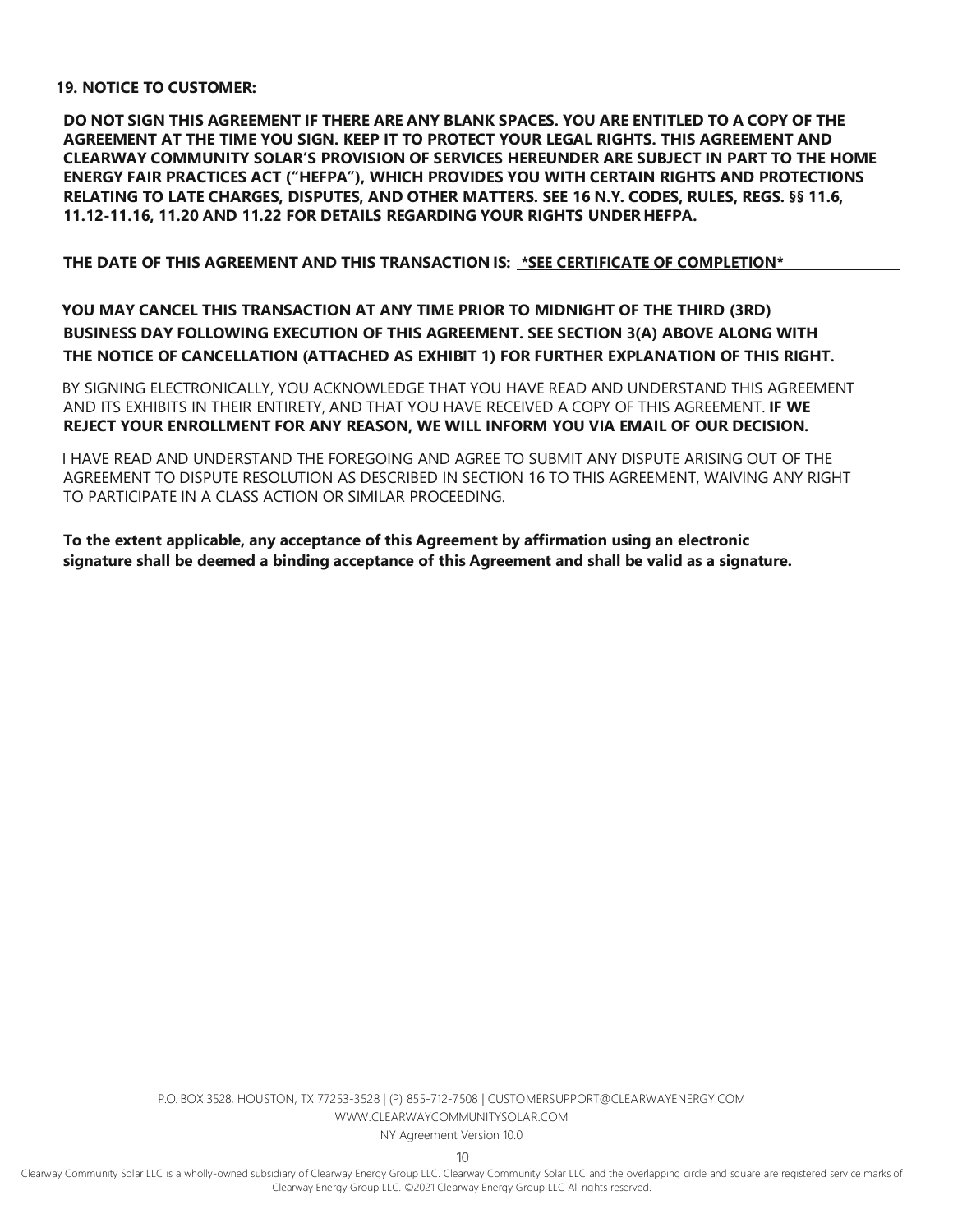

# **EXHIBIT 1 NOTICE OF CANCELLATION**

**(Your copy)**

**Signed Date: \*SEE CERTIFICATE OF COMPLETION\***

**SUMMARY OF YOUR RIGHTS TO CANCEL:**

**1. YOU MAY CANCEL THIS TRANSACTION, WITHOUT ANY PENALTY OR OBLIGATION, WITHIN THREE BUSINESS DAYS FROM THE DATE ABOVE**

**IF YOU CANCEL, ANY PROPERTY TRADED IN, ANY PAYMENTS MADE BY YOU UNDER THE AGREEMENT, AND ANY NEGOTIABLE INSTRUMENT EXECUTED BY YOU WILL BE RETURNED WITHIN TEN BUSINESS DAYS FOLLOWING RECEIPT BY CLEARWAY COMMUNITY SOLAR OF YOUR CANCELLATION NOTICE, AND ANY SECURITY INTEREST ARISING OUT OF THE TRANSACTION WILL BE CANCELLED.**

**IF YOU CANCEL, YOU MUST MAKE AVAILABLE TO CLEARWAY COMMUNITY SOLAR AT YOUR RESIDENCE, IN SUBSTANTIALLY AS GOOD CONDITION AS WHEN RECEIVED, ANY GOODS DELIVERED TO YOU UNDER THE AGREEMENT; OR YOU MAY IF YOU WISH, COMPLY WITH THE INSTRUCTIONS OF CLEARWAY COMMUNITY SOLAR REGARDING THE RETURN SHIPMENT OF THE GOODS AT CLEARWAY COMMUNITY SOLAR'S EXPENSE AND RISK.**

**IF YOU DO MAKE THE GOODS AVAILABLE TO CLEARWAY COMMUNITY SOLAR AND CLEARWAY COMMUNITY SOLAR DOES NOT PICK THEM UP WITHIN 20 DAYS OF THE DATE OF YOUR NOTICE OF CANCELLATION, YOU MAY RETAIN OR DISPOSE OF THE GOODS WITHOUT ANY FURTHER OBLIGATION. IF YOU FAIL TO MAKE THE GOODS AVAILABLE TO CLEARWAY COMMUNITY SOLAR, OR IF YOU AGREE TO RETURN THE GOODS TO CLEARWAY COMMUNITY SOLAR AND FAIL TO DO SO, THEN YOU REMAIN LIABLE FOR PERFORMANCE OF ALL OBLIGATIONS UNDER THE AGREEMENT.**

- **2. IN ADDITION TO THE CANCELLATION RIGHT STATED IN THE PARAGRAPH NUMBERED "1" ABOVE, IF THE PRODUCTION START DATE HAS NOT YET OCCURRED, YOU MAY ALSO CANCEL THIS AGREEMENT UNTIL THE EARLIER OCCURRING OF EITHER THE PRODUCTION START DATE OR 90 DAYS FOLLOWING THE DATE ON WHICH YOU EXECUTE THIS AGREEMENT.**
- **3. IN ADDITION TO THE CANCELLATION RIGHTS STATED IN THE PARAGRAPHS NUMBERED "1" AND "2" ABOVE, YOU MAY REQUEST CANCELLATION OF THIS AGREEMENT AT ANY TIME; HOWEVER, ANY SUCH CANCELLATION REQUEST WILL BE SUBJECT TO THE TERMS AND CONDITIONS OF YOUR AGREEMENT, INCLUDING APPLICABLE LIMITATIONS ON YOUR ABILITY TO CANCEL AND PAYMENT OF THE CANCELLATION FEE, IF APPLICABLE.**
- **4. TO CANCEL THIS TRANSACTION, MAIL OR DELIVER A SIGNED AND DATED COPY OF THIS CANCELLATION NOTICE OR ANY OTHER WRITTEN NOTICE, OR SEND A TELEGRAM, TO CLEARWAY COMMUNITY SOLAR AT P.O. BOX 3528, HOUSTON, TX 77253-3528, OR EMAIL A SIGNED ANDDATED**

P.O. BOX 3528, HOUSTON, TX 77253-3528 | (P) 855-712-7508 [| CUSTOMERSUPPORT@CLEARWAYENERGY.COM](mailto:CUSTOMERSUPPORT@CLEARWAYENERGY.COM) [WWW.CLEARWAYCOMMUNITYSOLAR.COM](http://www.clearwaycommunitysolar.com/)

NY Agreement Version 10.0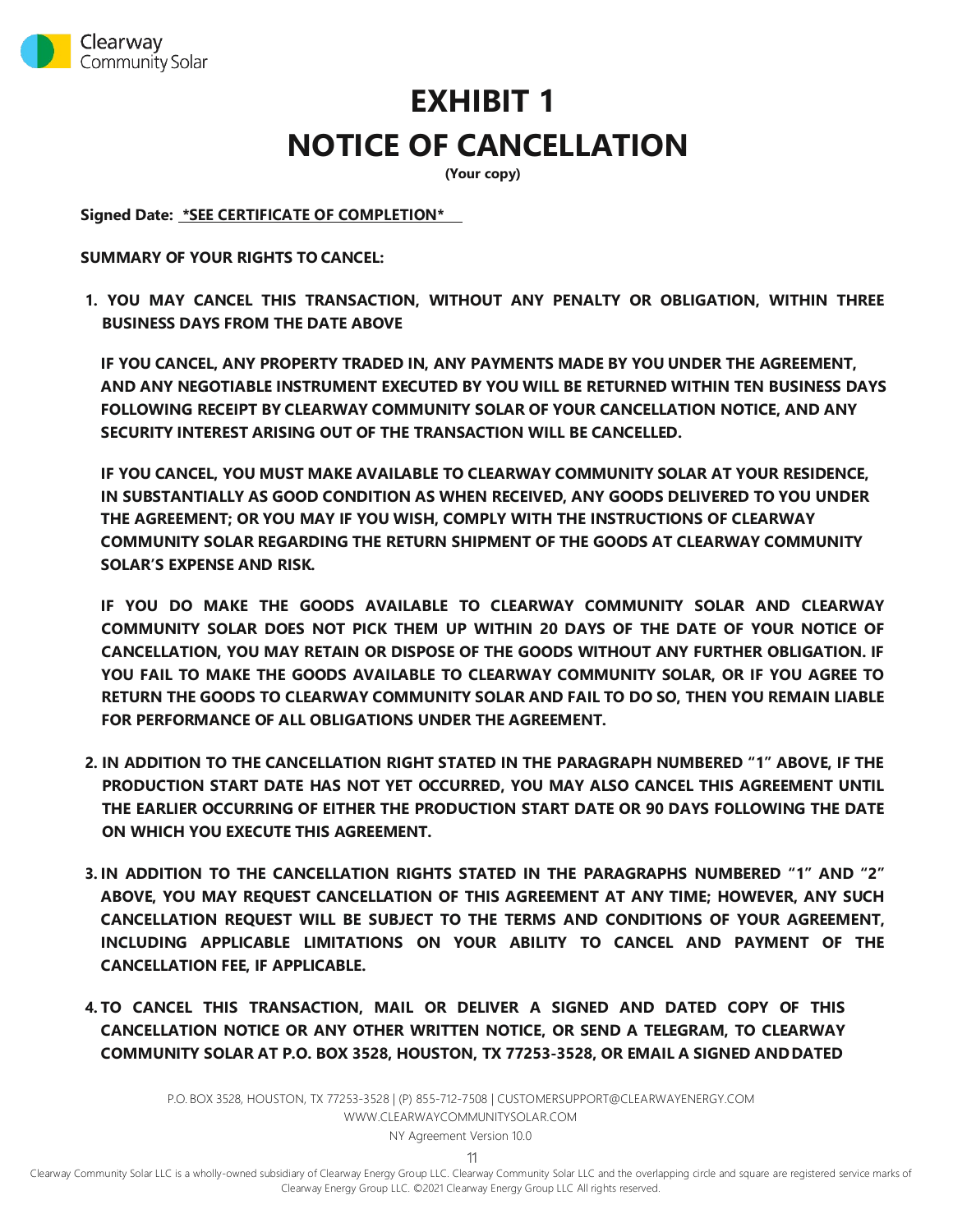**COPY OF THIS CANCELLATION NOTICE TO [CUSTOMERSUPPORT@CLEARWAYENERGY.COM,](mailto:CUSTOMERSUPPORT@CLEARWAYENERGY.COM) NOT LATER THAN MIDNIGHT OF THREE BUSINESS DAYS FOLLOWING THE TRANSACTION DATE ABOVE, OR LATER IF ALLOWED BY THE TERMS OF THIS AGREEMENT.**

**I HEREBY CANCEL THIS TRANSACTION.**

| Signed:                     |                            |  |  |  |  |
|-----------------------------|----------------------------|--|--|--|--|
|                             | <b>Customer's Printed:</b> |  |  |  |  |
| Date:                       |                            |  |  |  |  |
| <b>Utility Account No.:</b> |                            |  |  |  |  |
| <b>Meter Address:</b>       |                            |  |  |  |  |
|                             |                            |  |  |  |  |

P.O. BOX 3528, HOUSTON, TX 77253-3528 | (P) 855-712-7508 [| CUSTOMERSUPPORT@CLEARWAYENERGY.COM](mailto:CUSTOMERSUPPORT@CLEARWAYENERGY.COM) [WWW.CLEARWAYCOMMUNITYSOLAR.COM](http://www.clearwaycommunitysolar.com/)

NY Agreement Version 10.0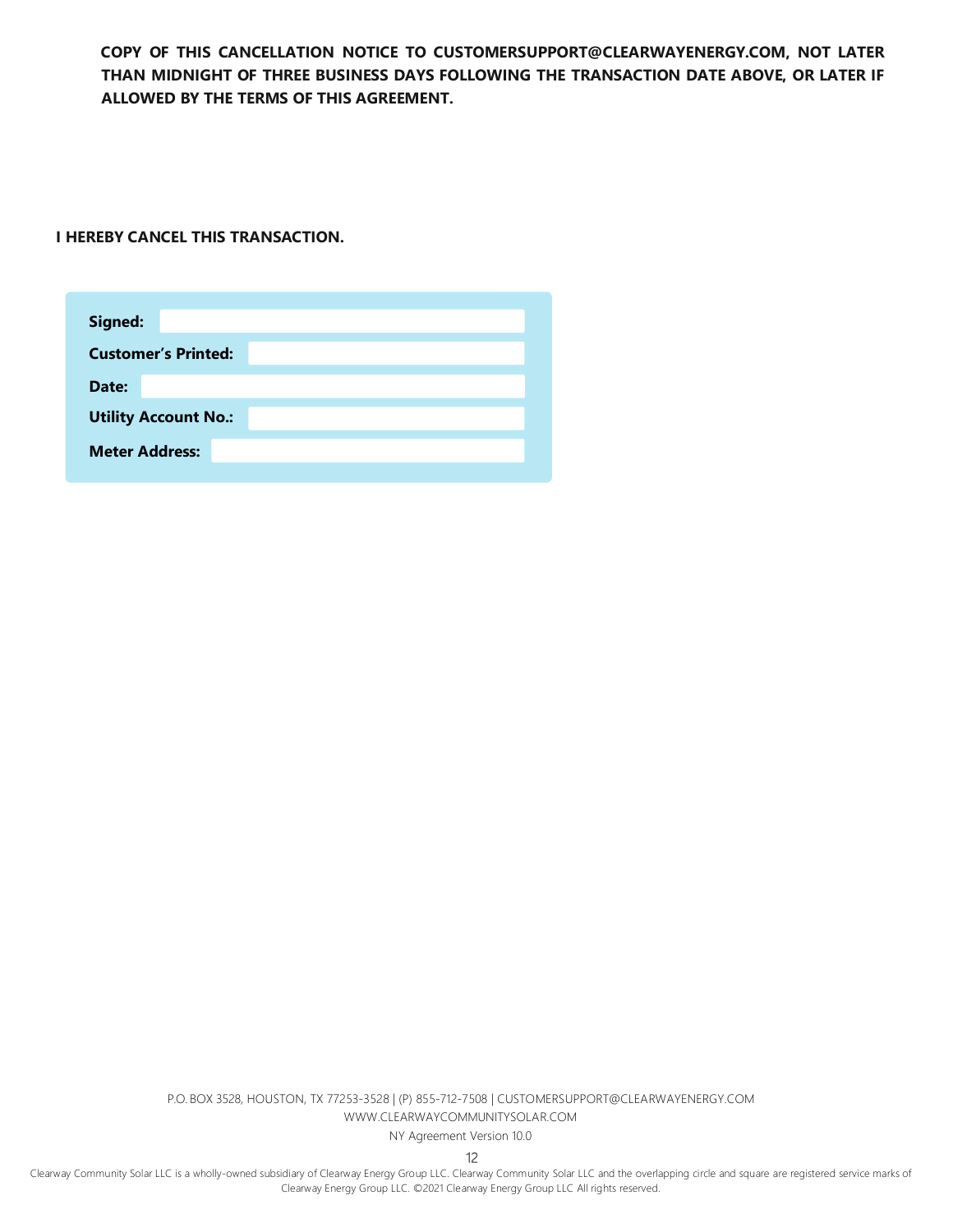

# **EXHIBIT 1 NOTICE OF CANCELLATION**

**(Clearway Community Solar copy)**

**Signed Date: \*SEE CERTIFICATE OF COMPLETION\***

**SUMMARY OF YOUR RIGHTS TO CANCEL:**

**1. YOU MAY CANCEL THIS TRANSACTION, WITHOUT ANY PENALTY OR OBLIGATION, WITHIN THREE BUSINESS DAYS FROM THE DATE ABOVE**

**IF YOU CANCEL, ANY PROPERTY TRADED IN, ANY PAYMENTS MADE BY YOU UNDER THE AGREEMENT, AND ANY NEGOTIABLE INSTRUMENT EXECUTED BY YOU WILL BE RETURNEDWITHIN TEN BUSINESS DAYS FOLLOWING RECEIPT BY CLEARWAY COMMUNITY SOLAR OF YOUR CANCELLATION NOTICE, AND ANY SECURITY INTEREST ARISING OUT OF THE TRANSACTION WILL BE CANCELLED.**

**IF YOU CANCEL, YOU MUST MAKE AVAILABLE TO CLEARWAY COMMUNITY SOLAR AT YOUR RESIDENCE, IN SUBSTANTIALLY AS GOOD CONDITION AS WHEN RECEIVED, ANY GOODS DELIVERED TO YOU UNDER THE AGREEMENT; OR YOU MAY IF YOU WISH, COMPLY WITH THE INSTRUCTIONS OF CLEARWAY COMMUNITY SOLAR REGARDING THE RETURN SHIPMENT OF THE GOODS AT CLEARWAY COMMUNITY SOLAR'S EXPENSE AND RISK.**

**IF YOU DO MAKE THE GOODS AVAILABLE TO CLEARWAY COMMUNITY SOLAR AND CLEARWAY COMMUNITY SOLAR DOES NOT PICK THEM UP WITHIN 20 DAYS OF THE DATE OF YOUR NOTICE OF CANCELLATION, YOU MAY RETAIN OR DISPOSE OF THE GOODS WITHOUT ANY FURTHER OBLIGATION. IF YOU FAIL TO MAKE THE GOODS AVAILABLE TO CLEARWAY COMMUNITY SOLAR, OR IF YOU AGREE TO RETURN THE GOODS TO CLEARWAY COMMUNITY SOLAR AND FAIL TO DO SO, THEN YOU REMAIN LIABLE FOR PERFORMANCE OF ALL OBLIGATIONS UNDER THE AGREEMENT.**

**2. IN ADDITION TO THE CANCELLATION RIGHT STATED IN THE PARAGRAPH NUMBERED "1" ABOVE, IF THE PRODUCTION START DATE HAS NOT YET OCCURRED, YOU MAY ALSO CANCEL THIS AGREEMENT UNTIL THE EARLIER OCCURRING OF EITHER THE PRODUCTION START DATE OR 90 DAYS FOLLOWING THE DATE ON WHICH YOU EXECUTE THIS AGREEMENT.**

**3. IN ADDITION TO THE CANCELLATION RIGHTS STATED IN THE PARAGRAPHS NUMBERED "1" AND "2" ABOVE, YOU MAY REQUEST CANCELLATION OF THIS AGREEMENT AT ANY TIME; HOWEVER, ANY SUCH CANCELLATION REQUEST WILL BE SUBJECT TO THE TERMS AND CONDITIONS OF YOUR AGREEMENT, INCLUDING APPLICABLE LIMITATIONS ON YOUR ABILITY TO CANCEL AND PAYMENT OF THE CANCELLATION FEE, IF APPLICABLE.**

**4. TO CANCEL THIS TRANSACTION, MAIL OR DELIVER A SIGNED AND DATED COPY OF THIS CANCELLATION NOTICE OR ANY OTHER WRITTEN NOTICE, OR SEND A TELEGRAM, TO CLEARWAY COMMUNITY SOLAR AT P.O. BOX 3528, HOUSTON, TX 77253-3528, OR EMAIL A SIGNED ANDDATED**

P.O. BOX 3528, HOUSTON, TX 77253-3528 | (P) 855-712-7508 [| CUSTOMERSUPPORT@CLEARWAYENERGY.COM](mailto:CUSTOMERSUPPORT@CLEARWAYENERGY.COM) [WWW.CLEARWAYCOMMUNITYSOLAR.COM](http://www.clearwaycommunitysolar.com/)

NY Agreement Version 10.0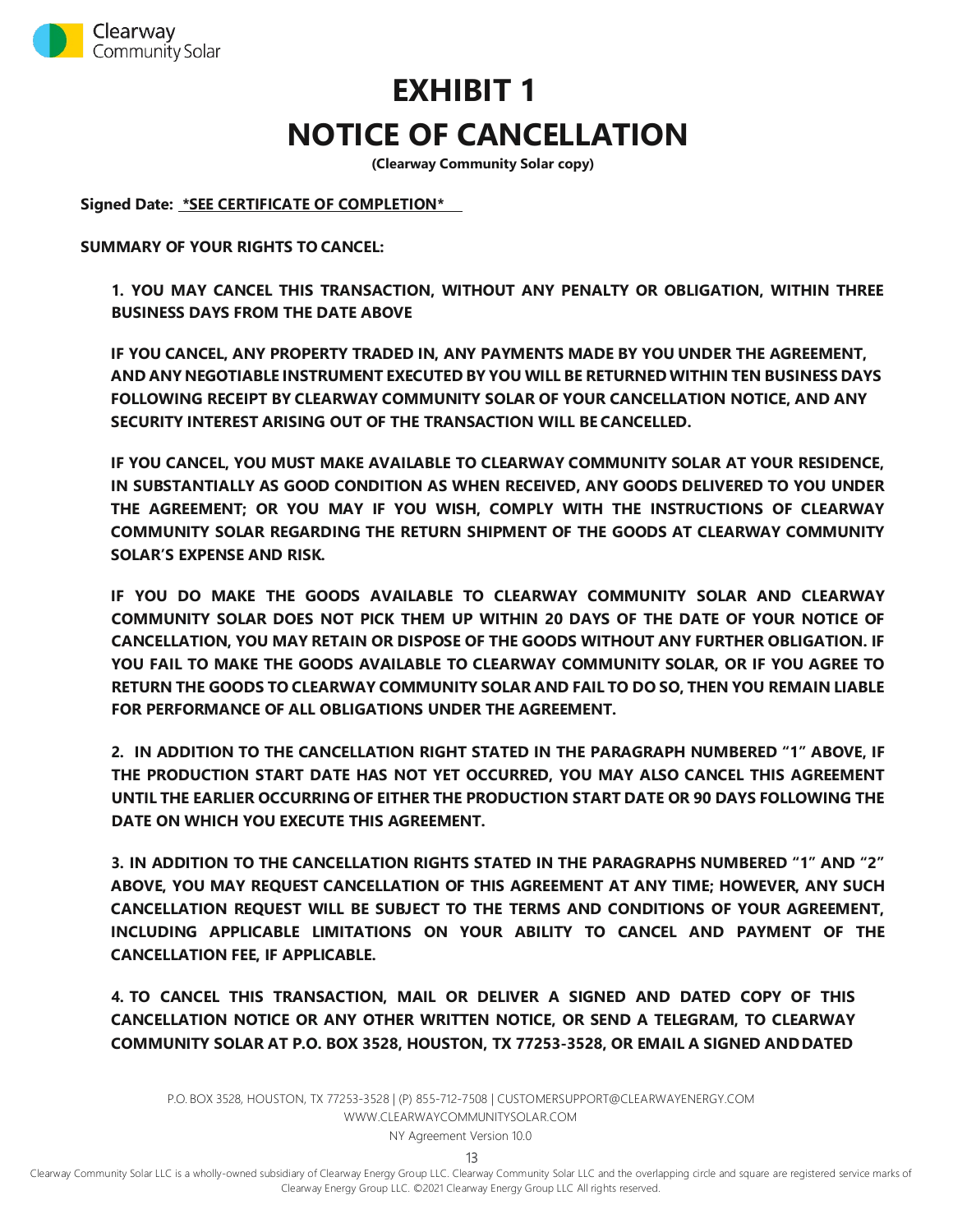**COPY OF THIS CANCELLATION NOTICE TO [CUSTOMERSUPPORT@CLEARWAYENERGY.COM, N](mailto:CUSTOMERSUPPORT@CLEARWAYENERGY.COM)OT LATER THAN MIDNIGHT OF THREE BUSINESS DAYS FOLLOWING THE TRANSACTION DATE ABOVE, OR LATER IF ALLOWED BY THE TERMS OF THIS AGREEMENT.**

**I HEREBY CANCEL THIS TRANSACTION.**

| <b>Customer's Printed:</b>  |  |  |  |  |  |
|-----------------------------|--|--|--|--|--|
|                             |  |  |  |  |  |
| Date:                       |  |  |  |  |  |
| <b>Utility Account No.:</b> |  |  |  |  |  |
| <b>Meter Address:</b>       |  |  |  |  |  |

P.O. BOX 3528, HOUSTON, TX 77253-3528 | (P) 855-712-7508 [| CUSTOMERSUPPORT@CLEARWAYENERGY.COM](mailto:CUSTOMERSUPPORT@CLEARWAYENERGY.COM) [WWW.CLEARWAYCOMMUNITYSOLAR.COM](http://www.clearwaycommunitysolar.com/)

NY Agreement Version 10.0

14